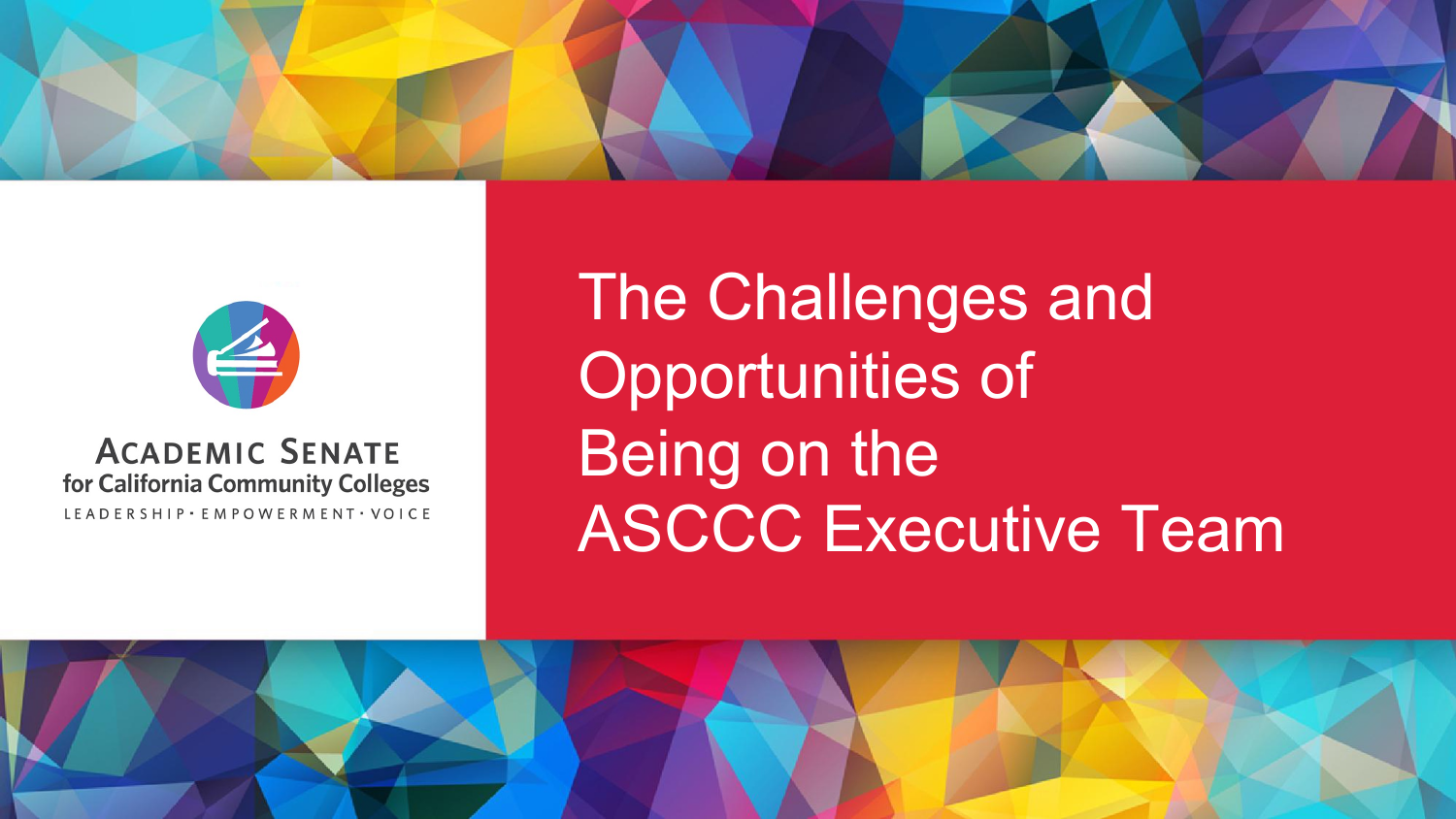# Today's Topics

- **Nominations and Elections Processes**
- **Expectations of Executive Committee Member**
- Basics of Nonprofit Boards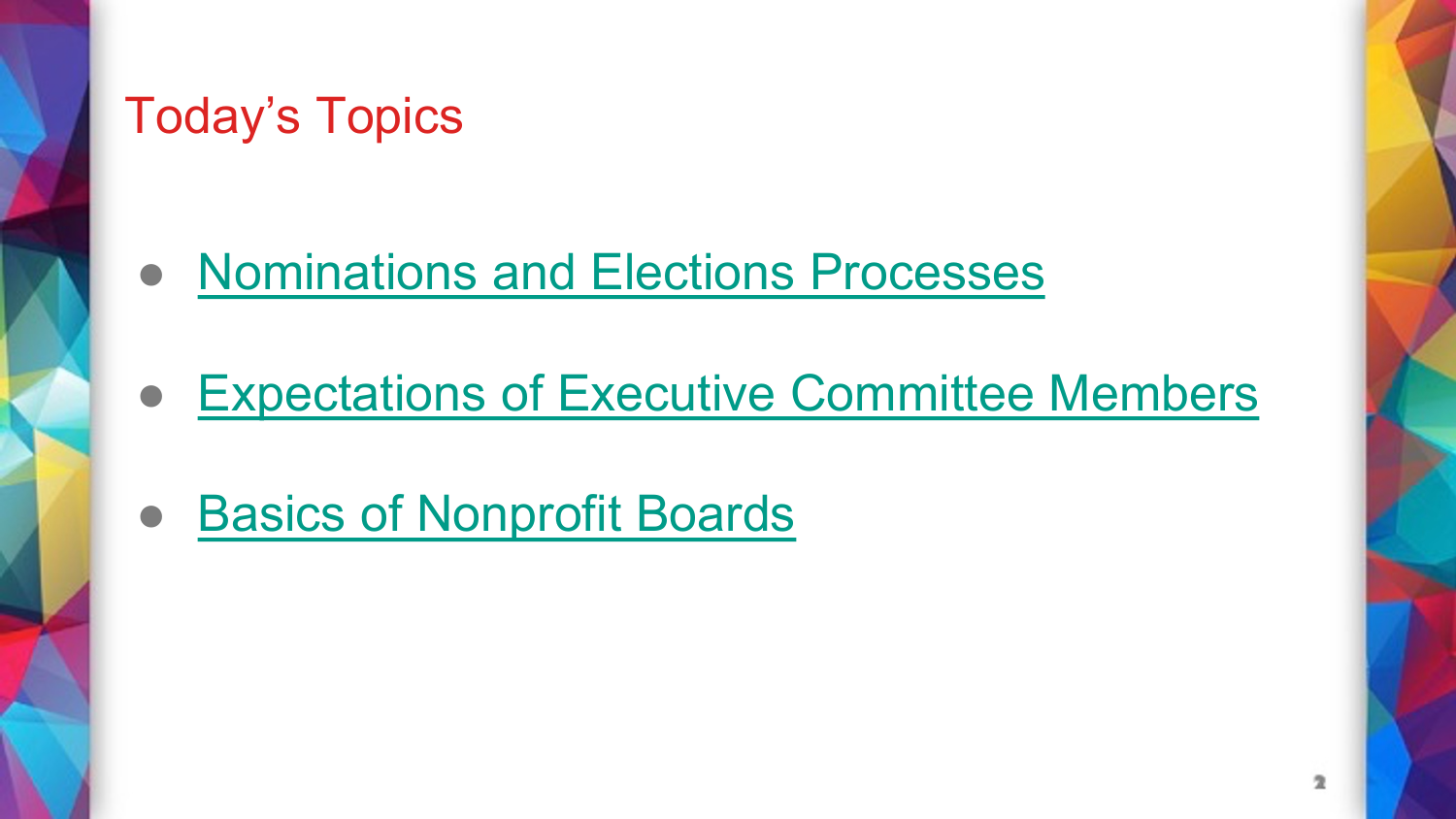# Call for Executive Committee Nominations

### **Officers Positions:**

**Term 06/04/2022 – 06/02/2023**  (one-year term)

#### **Start of term:**

Either the first day of June Orientation or June 10, whichever comes first and End of term: the Executive Committee meeting in June or June 9, whichever date comes first.

- President
- Vice President
- Secretary
- **Treasurer**

### **Executive Committee Representatives:**

**Term 06/04/2022 – 06/01/2024**  (two-year terms)

### **Start of term:**

Either the first day of June Orientation or June 10, whichever comes first and End of term: the Executive Committee meeting in June or June 9, whichever date comes first.

- Area B
- Area C
- **North Representative**
- **South Representative**
- **At-Large Representative**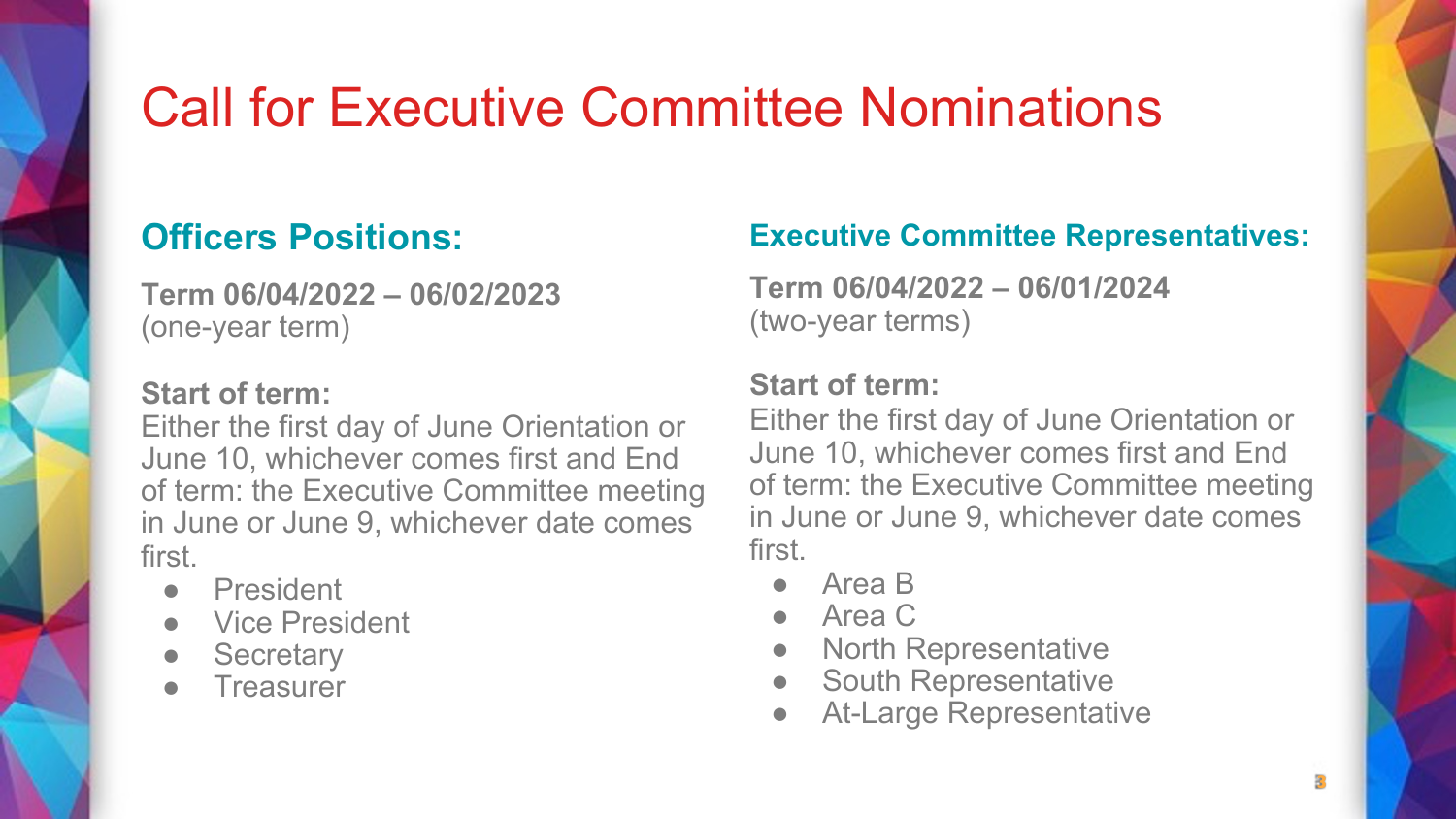### Intent to Seek Office

#### **Executive Committee Nomination form due 5:00 p.m. April 7, 2022**

- Form will be available on the ASCCC Elections pagev on March 21, 2022
	- https://asccc.org/asccc-executive-committee-elections

#### **Candidate materials due 5:00 p.m. April 7, 2022**

All candidates for election to the Executive Committee shall meet at least one of these criteria:

1) is a delegate or a local senate president;

2) has within the last three years immediately preceding the election been a local senate president or an ASCCC Executive Committee member or officer; or

3) has been nominated by a resolution of a member senate. The minutes of the meeting at which that resolution was adopted must be submitted to the Elections Committee chair with the nomination of the individual.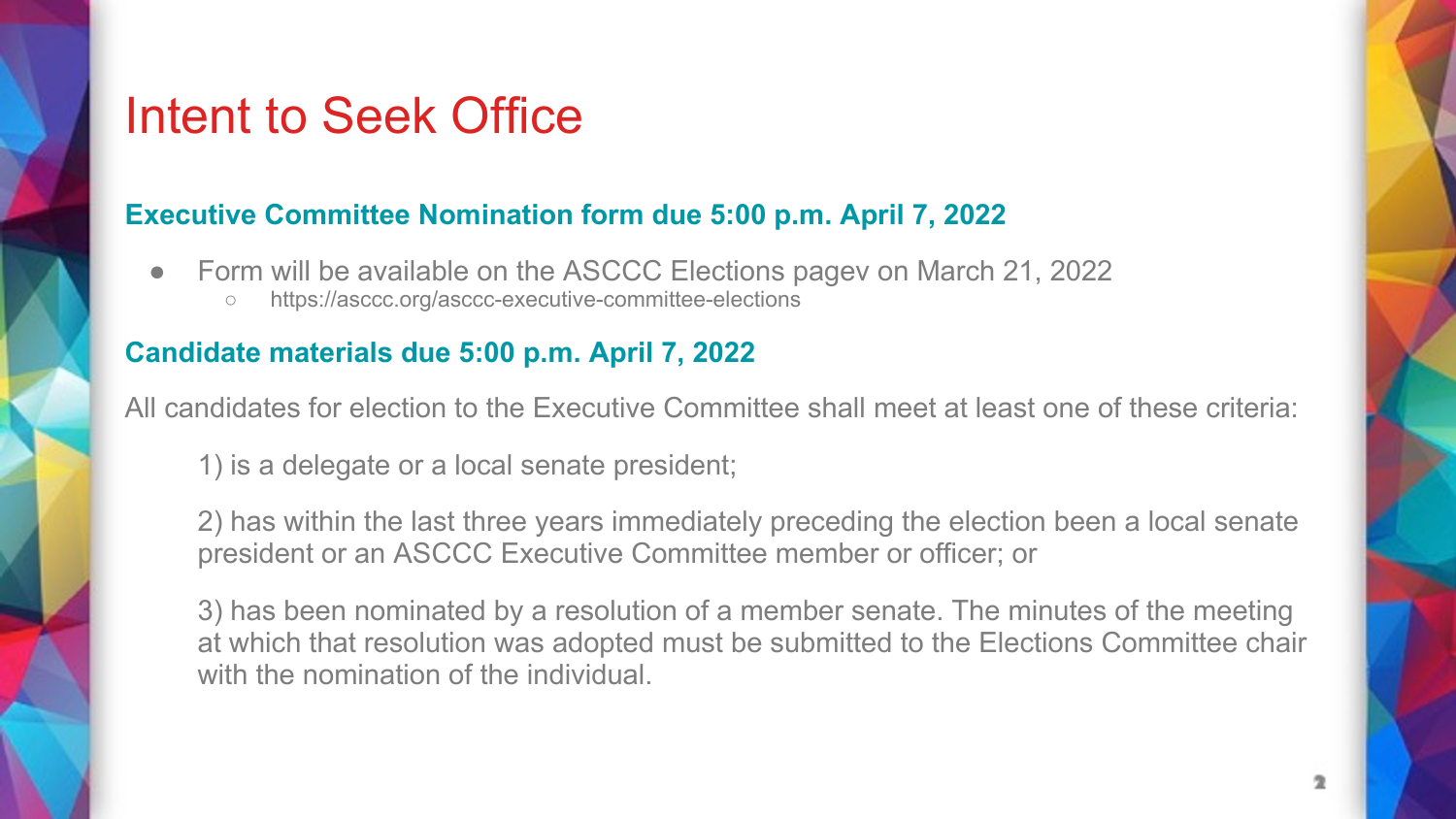### Intent to seek office

- A candidate can accept no more than two nominations for positions. The first election in which the candidate prevails will be the position the candidate subsequently assumes.
- Official list-serves of the ASCCC may not be used to endorse or campaign for candidates.
- Spring 2022 elections will be conducted via RankedVote, but the Elections Team is trying to honor the traditional in-person Spring Plenary election process. We discourage candidates from campaigning online and ask that candidates focus solely on their candidate statement and election speech to communicate with voters.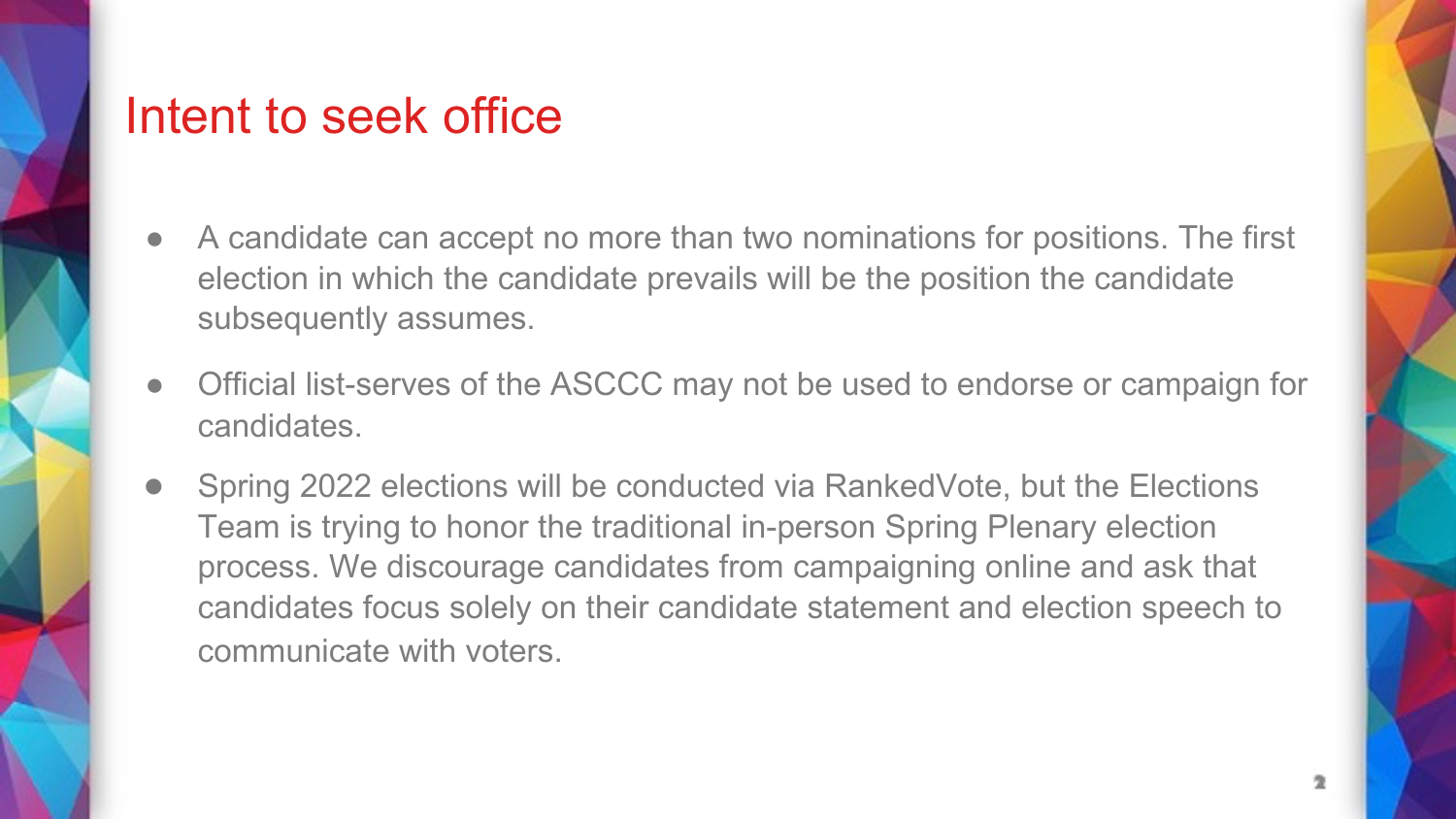### Candidate Statement

**Candidate statements are required. The candidate statement can be submitted along with the electronic nomination form or it can be emailed no later than 5:00 p.m. on April 7. See the guidelines below for information on the candidate statement.**

- Please follow the format below and provide the responses to the following questions. Please ensure that this statement is structured in the required format and the statement must be limited to one page, saved as a PDF.
- Times New Roman font, with your name, college, candidate position(s), subject area on the upper left-hand corner and the following information:
- A brief summary of your faculty activities and special qualifications.
- A brief summary of statewide issues in which you are most interested or about which you are most concerned.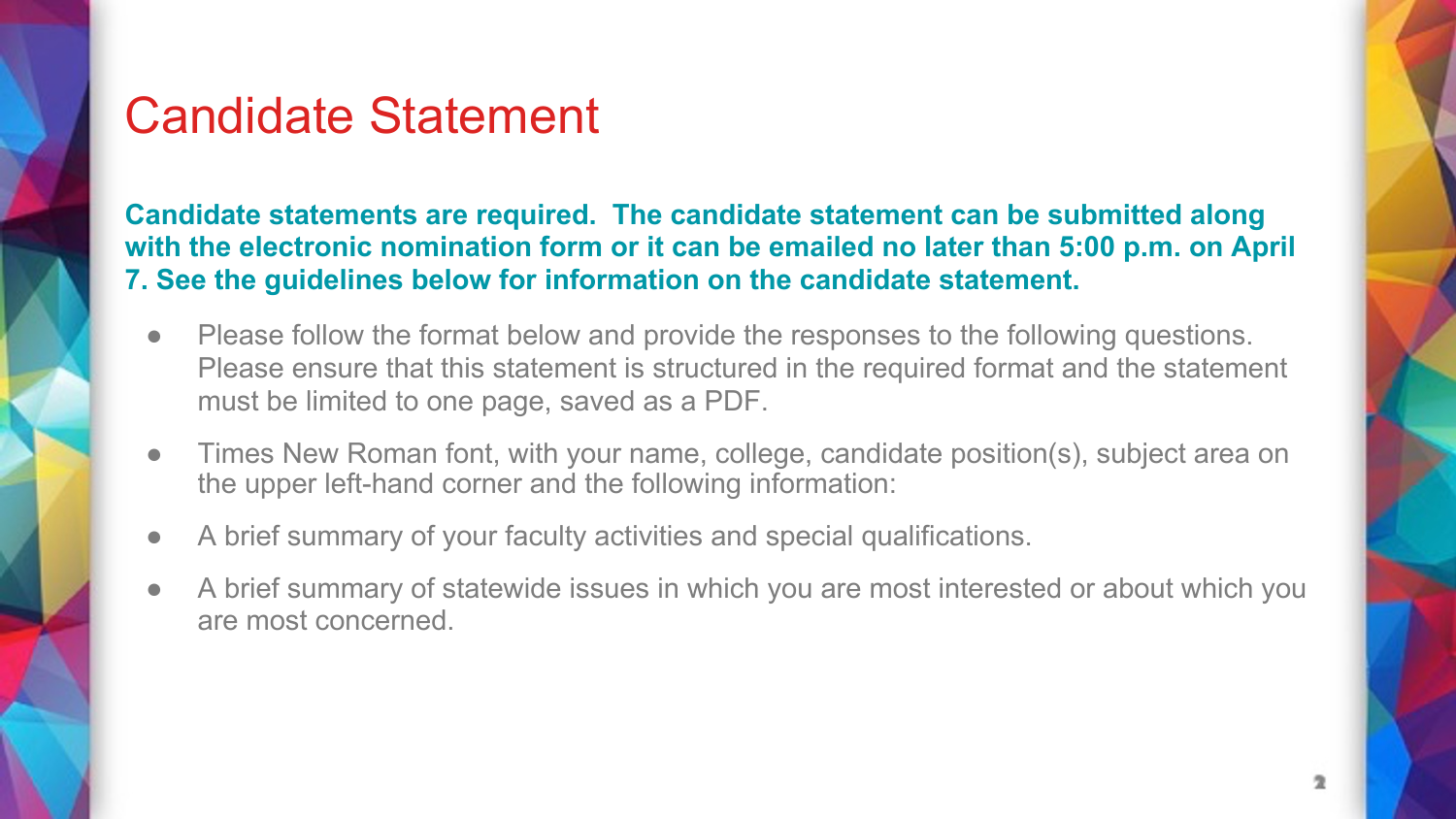## Election Speech

- All candidates must give a speech during the Friday afternoon general session on April 8, 2022.
- Speeches must be no longer than 5 minutes, or 10 minutes maximum for candidates seeking the president position.
- Candidates can address any topic related to their candidacy during the speech.
- Candidates who are not present in person at the plenary session must present their speeches live through Zoom during the Friday afternoon general session on April 8, 2022. Candidates therefore must be registered attendees of the plenary in order to present.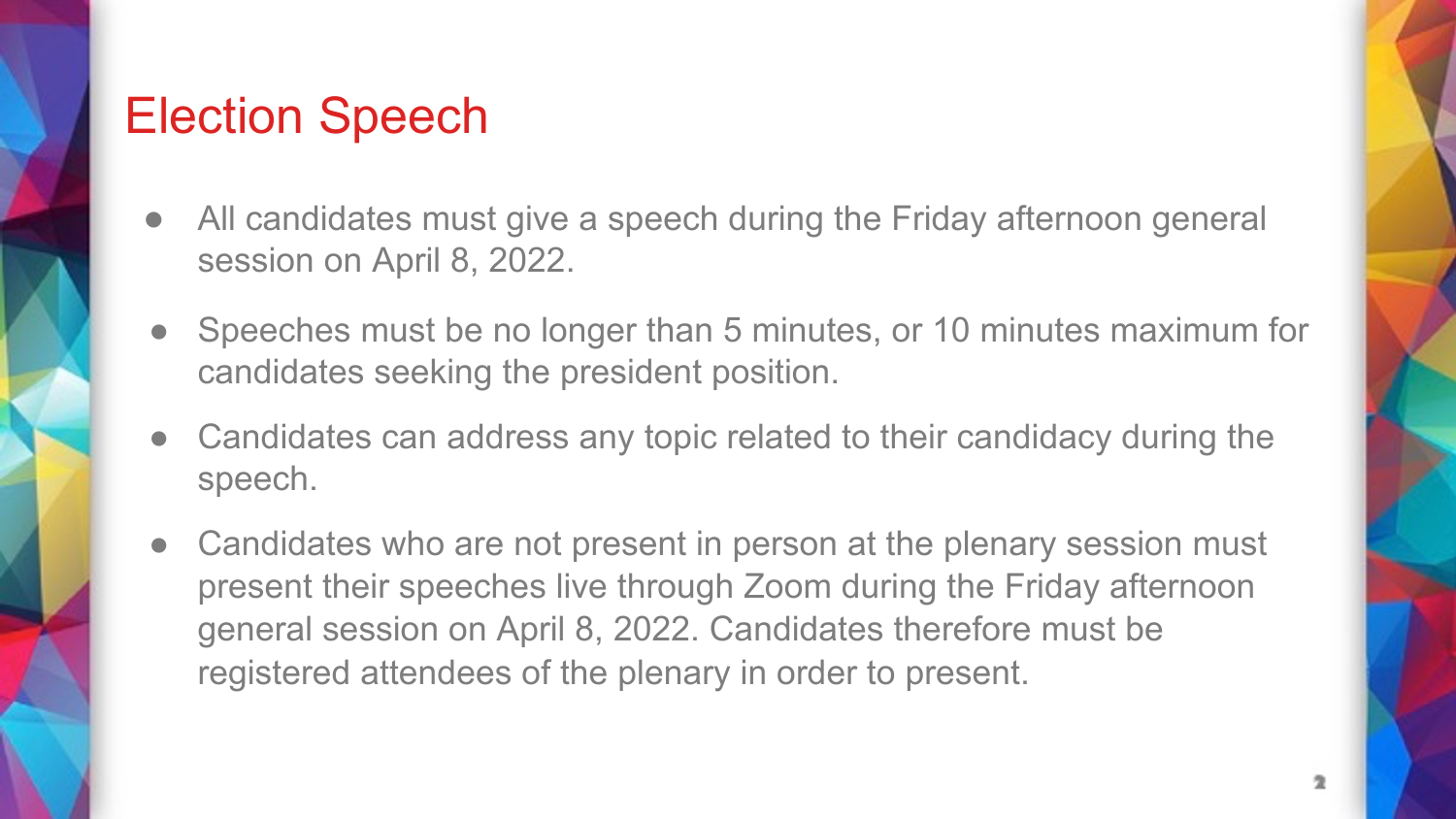## Voting by RankedVote

- For the spring 2022, the ASCCC will be conducting elections by online written ballot, using the software RankedVote.
- The senate president listed in the Senate Directory for each campus will need to complete the Delegate Change Form. The college will not be able to vote in the online election unless this form is submitted
- Look out for email communications and user handouts on the RankedVote platform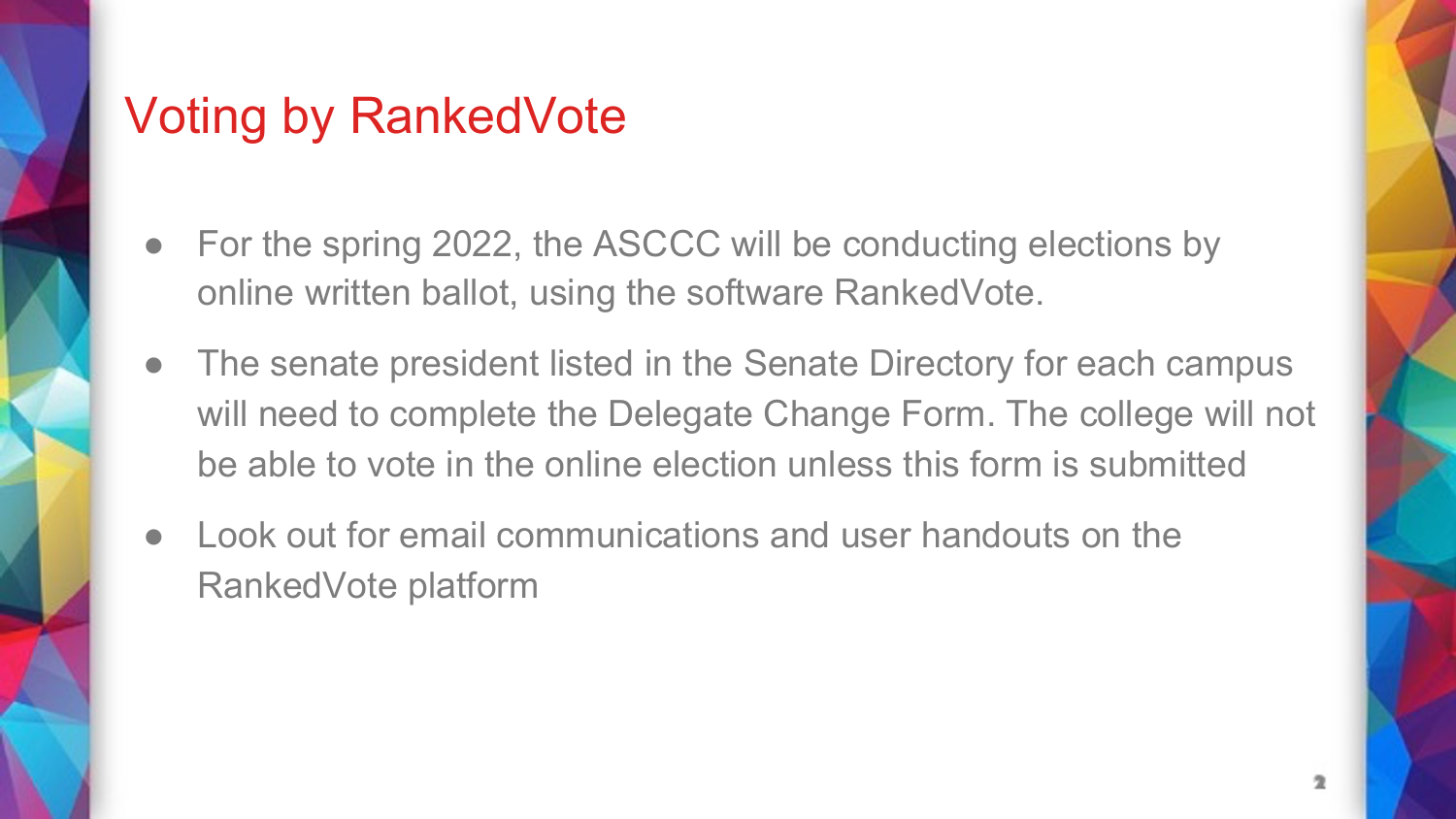## Executive Committee Expectations

- Be aware that you are always representing the ASCCC
- Work as a member of the team
- Stay in regular contact with president and executive director
- Serve on and lead committees as assigned
- Develop and participate in presentations at plenary sessions and other events.
- Write or contribute to position papers and *Rostrum* articles
- Respond to inquiries from the field when directed by the president
- Avoid making public statements on senate-related matters without approval of the president
- Travel extensively throughout the state of California, attending Executive Committee meetings, committee meetings, etc.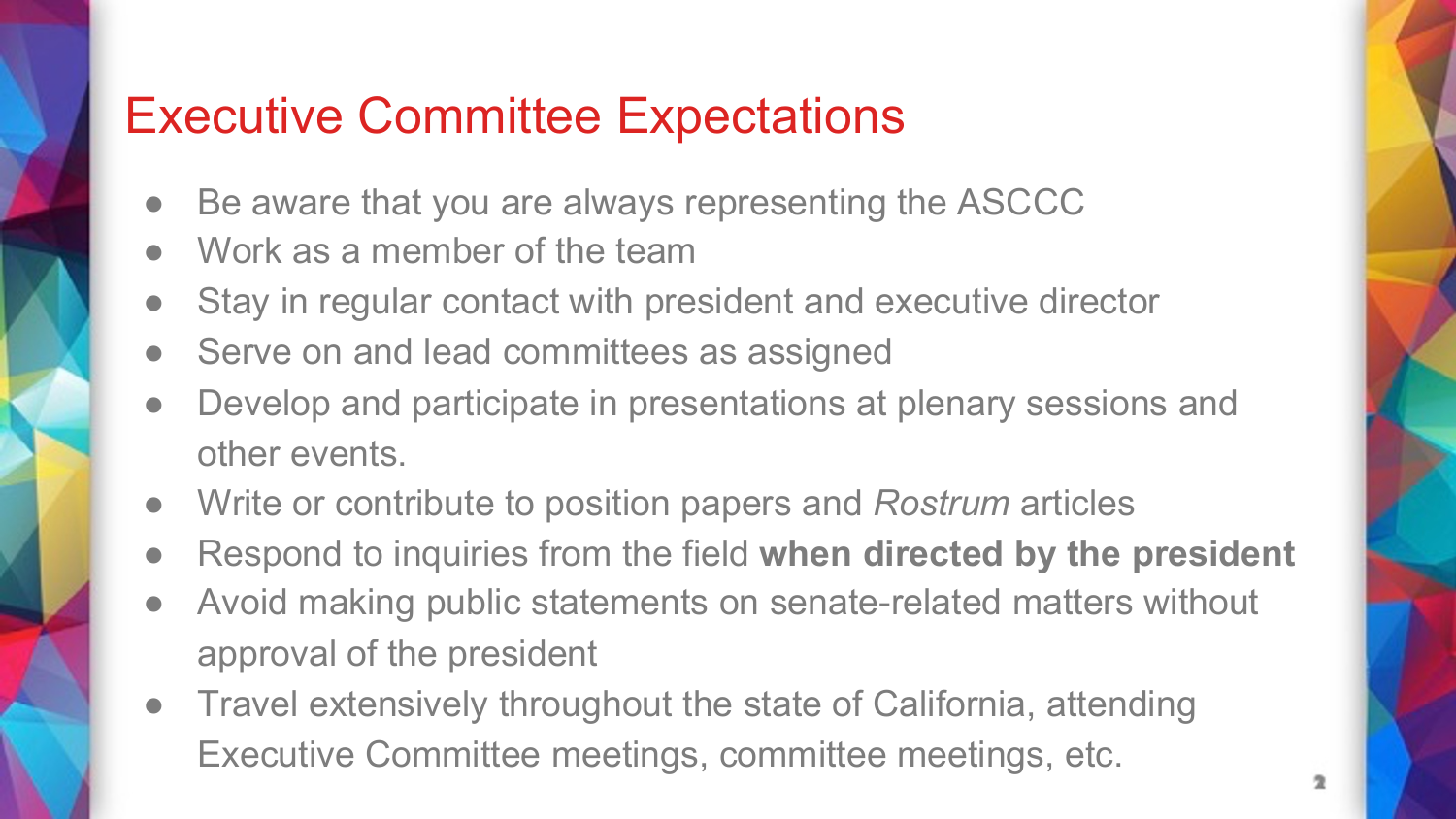### In-person Meetings

### **Required for all:**

- Monthly Executive Committee meetings (most are Fri/Sat)
- **Fall & Spring Plenary**
- **Faculty Leadership Institute - June**

### **Additional meetings (as assigned):**

- Committee, liaisons, task forces, commissions
- ASCCC Institutes
- System partner meeting and conferences

### **Absences should be rare and only for good reason**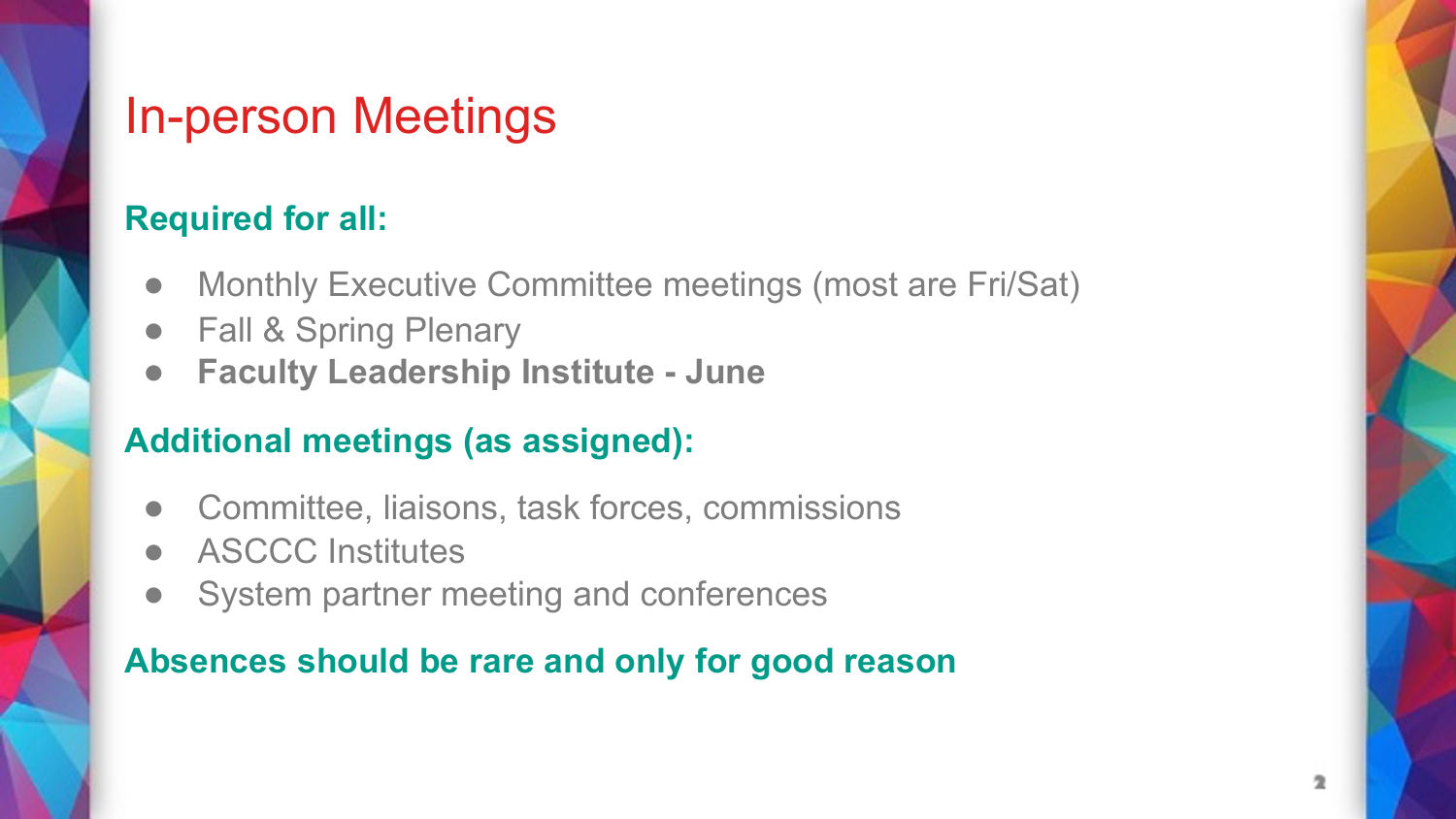## Preparing for Executive meetings

- Exec Members who chair committees or are liaison representatives to committees, task forces, or commissions, **are expected to submit discussion or action agenda items or written reports** as necessary regarding the work of those groups
- Preceding the meeting, members receive **extensive agenda materials** which must be read and analyzed for discussion and action at the meetings.
- Committee members are sometimes expected to **prepare comments in writing** on issues presented in the meeting packet.
- Debate on issues brought before the committee should at all times be **professional and courteous.**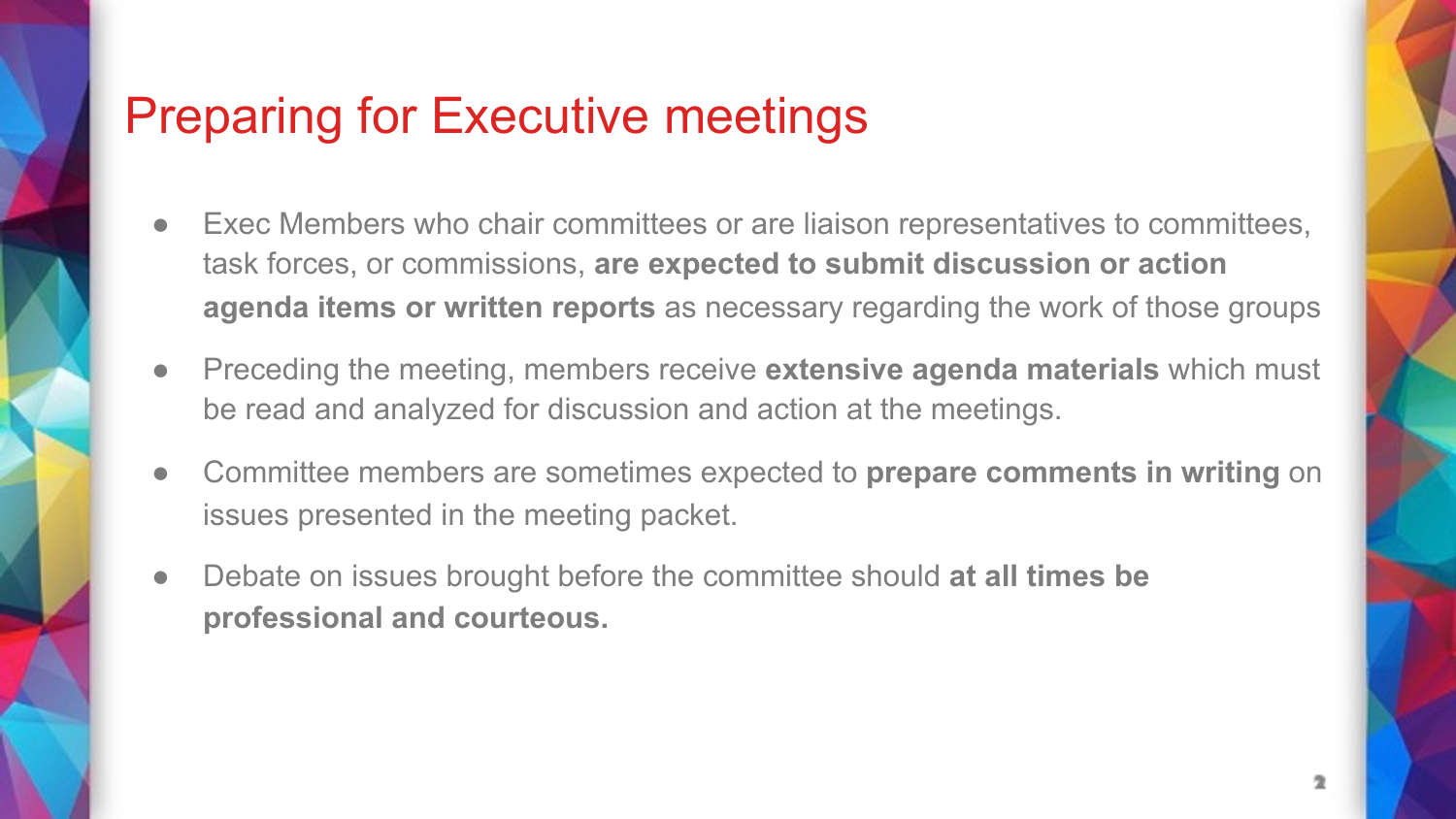## Expected Activities at Plenary Sessions:

- Attend the plenary session in person
- Participate in general and breakout sessions
- Participate in Area meetings held during the plenary session
- Participate in the resolution breakout on the first day of the plenary session
- Attend the Executive Committee meeting scheduled for the second day of plenary to consider urgent resolutions if needed.
- Vote in the proceedings on third day of the plenary session. All Executive Committee members are delegates.
- Other duties as assigned by the president.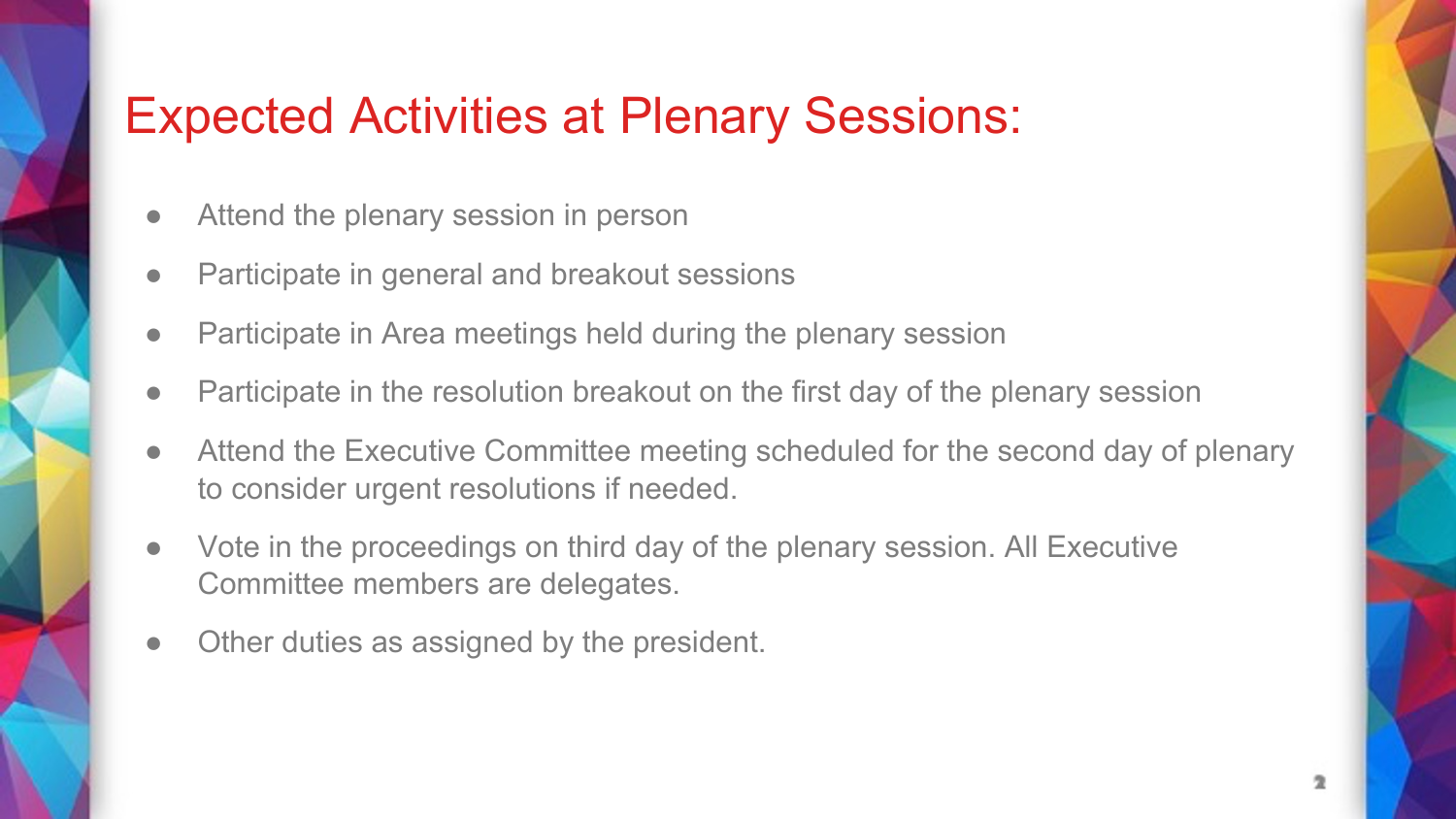## Other Responsibilities

# **Chairing Standing Committees**

- arrange for meetings
- create agendas with actions required of the committee, informed by resolutions and directions from the president
- notify members, prepare agenda materials, and keep the president and Executive Committee informed of committee activities
- develop position papers and conference presentations when assigned
- keep records of how resolutions directed to the committee have been implemented and report on these actions in an annual summary.
- Post minutes from committee meetings to the ASCCC website and submit for Executive Committee agenda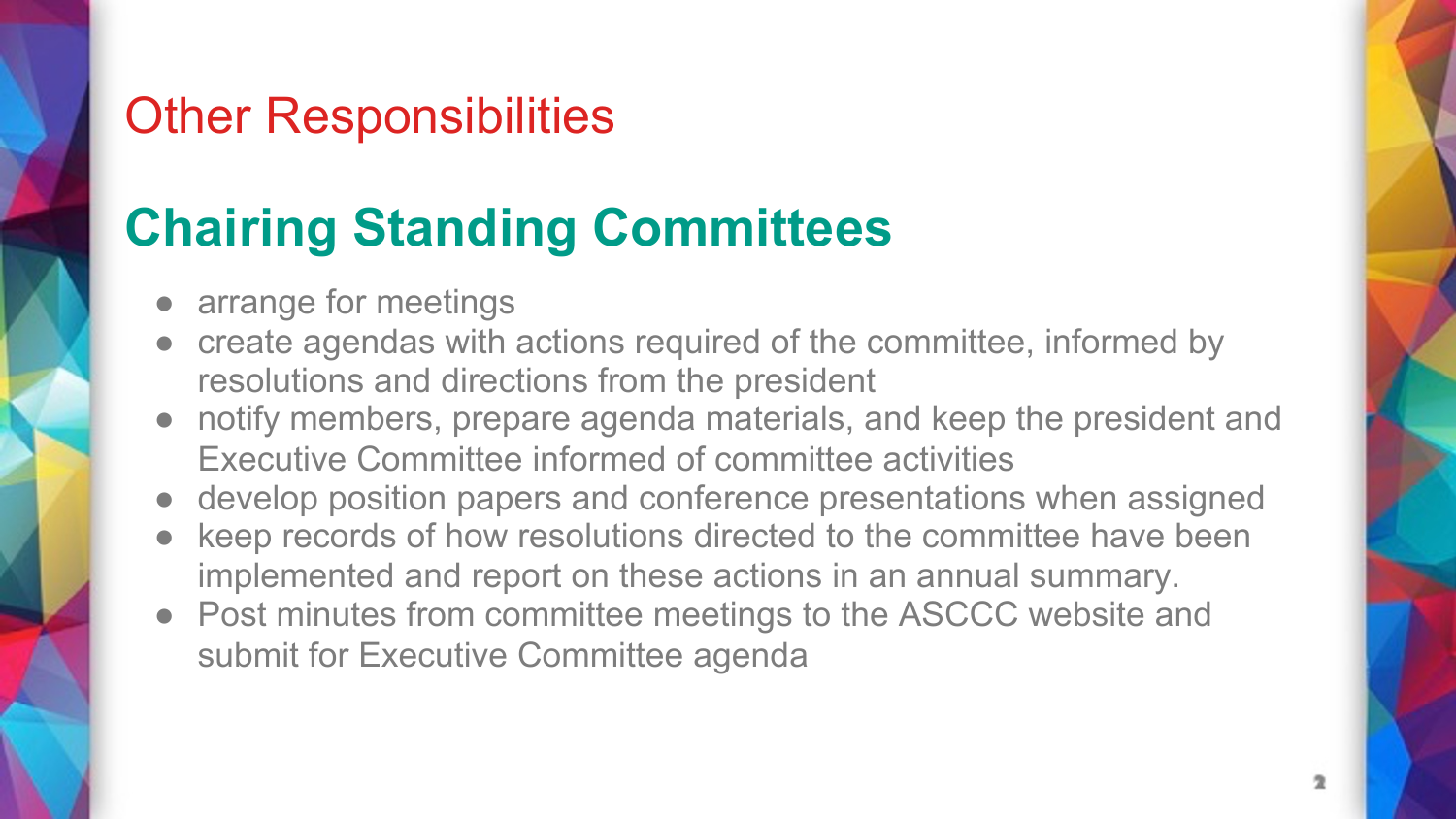## **Other Responsibilities**

### **Area Meetings**

- Area representatives plan and chair at least two area meetings each year
- Area representatives report to the Executive Committee on activities and views of area colleges
- Area meetings often generate pre-session resolutions that Executive Committee members must prepare in proper form and submit to the Resolutions Committee through the Academic Senate Office.
- Exec Committee members who are not area representatives are expected to attend area meetings in person and assist with the meetings as needed.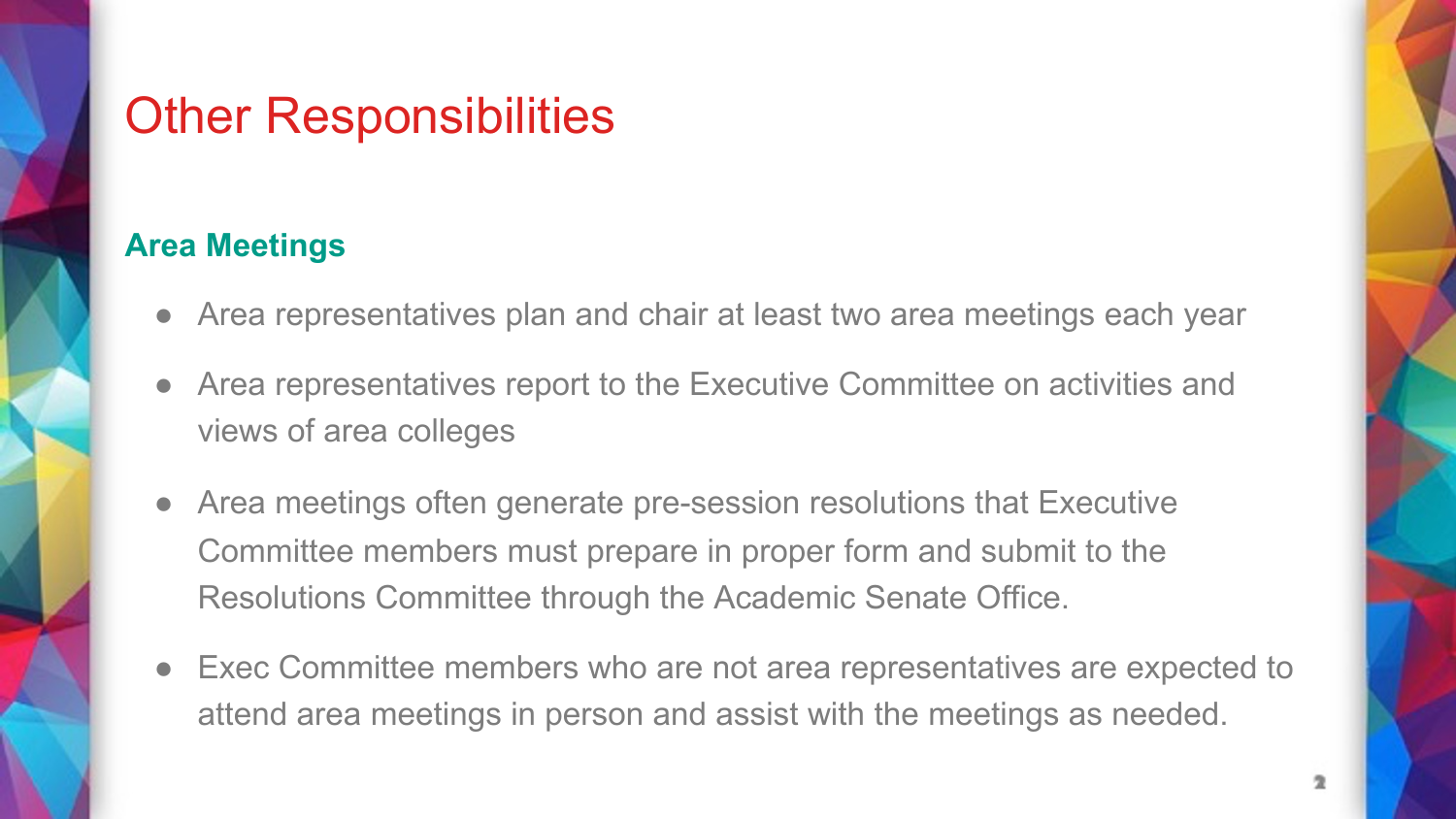## Other Responsibilities

# **Attending Various Task Forces, Advisory Groups, and Other Committee Meetings**

- All members may be assigned by the president to attend meetings of various task forces, advisory committees, liaison committees, and other groups.
- Member will submit any report to be given to the group to the president and executive director.
- Member will submit a written report of the meeting to the president and, if necessary, an agenda item for the next executive committee meeting
- Member will advise the president on action to be taken by the Academic Senate as a result of task force, advisory, or liaison committee meetings.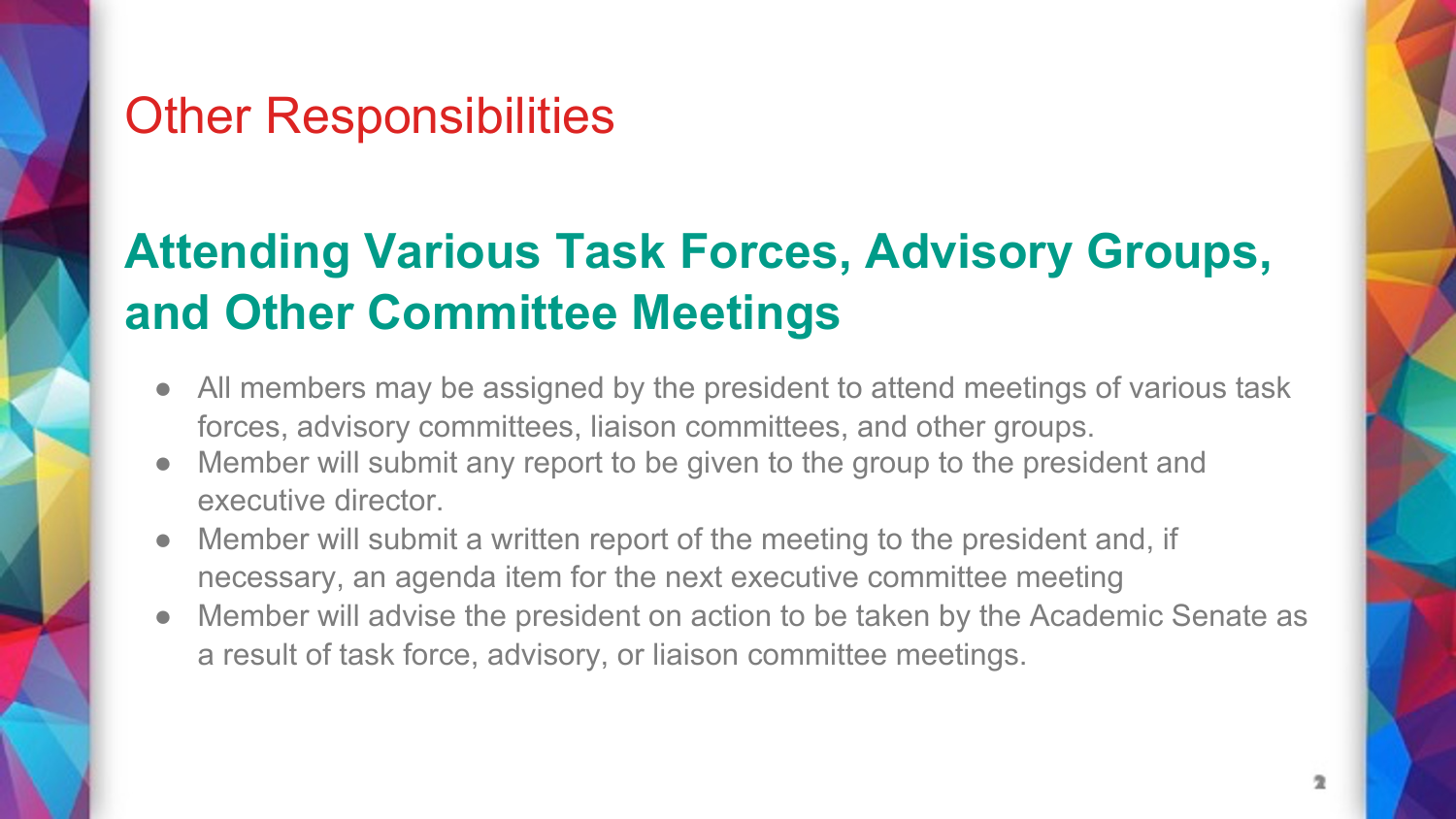## Strengthening Local Senates

### **Executive Committee members are asked to do what they can to strengthen local senates in their areas. These duties may include such activities as**

- Visiting colleges and attending local senate meetings as approved by the president;
- Sending appropriate Academic Senate publications to meet local needs;
- Answering questions sent to the Academic Senate as directed by the president;
- Informing local senates of statewide issues of significance;
- Informing the ASCCC President of problems that may require the president's or Executive Committee's attention; and
- Reporting area concerns to the president and Executive Committee.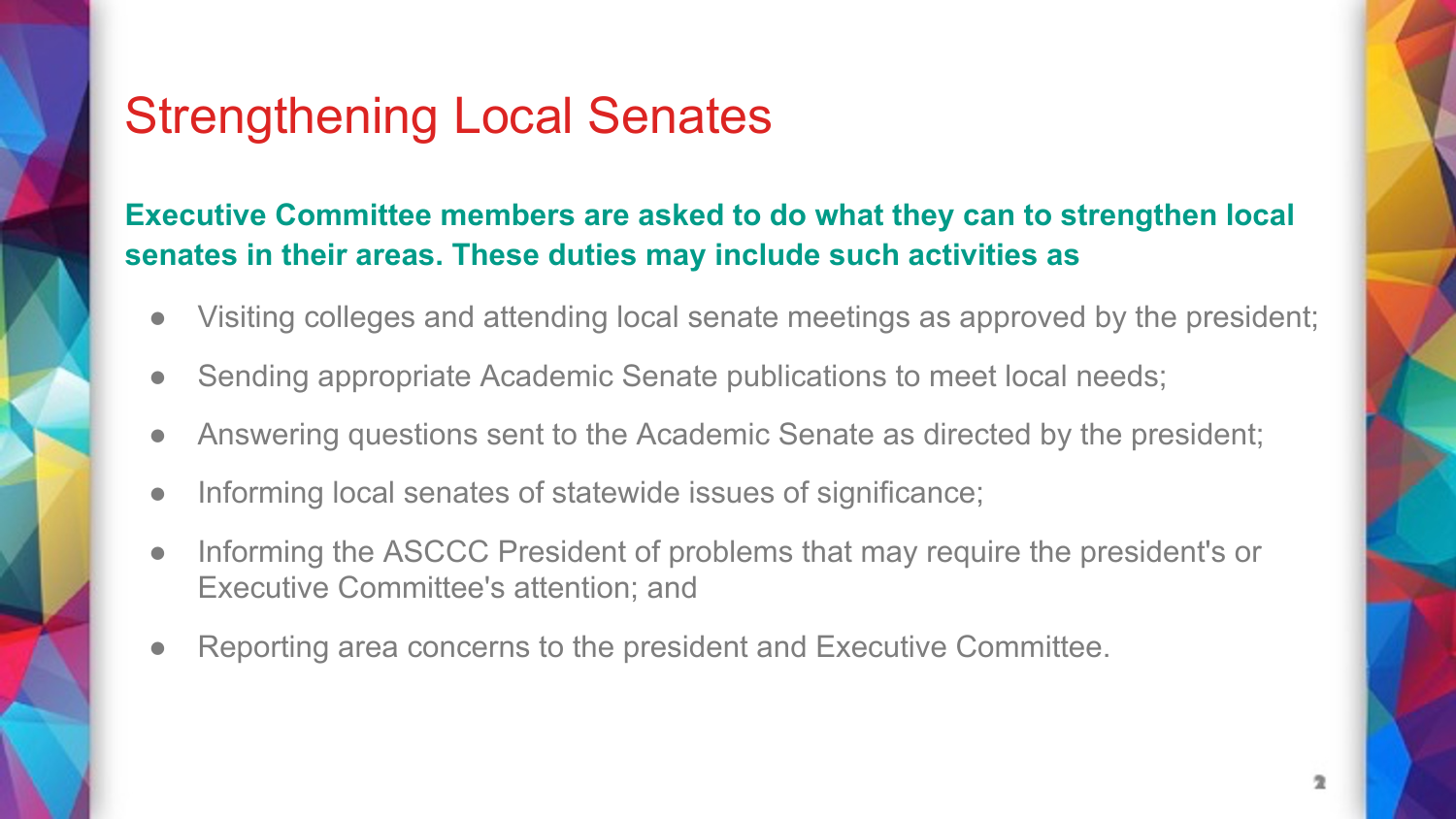## Reassigned Time

- Each Executive Committee member is given reassigned time at the discretion of the president and executive director and commensurate with assignments.
- The amounts vary from individual to individual and from year to year.
- See the Academic Senate Policy on Reassigned Time and Overload.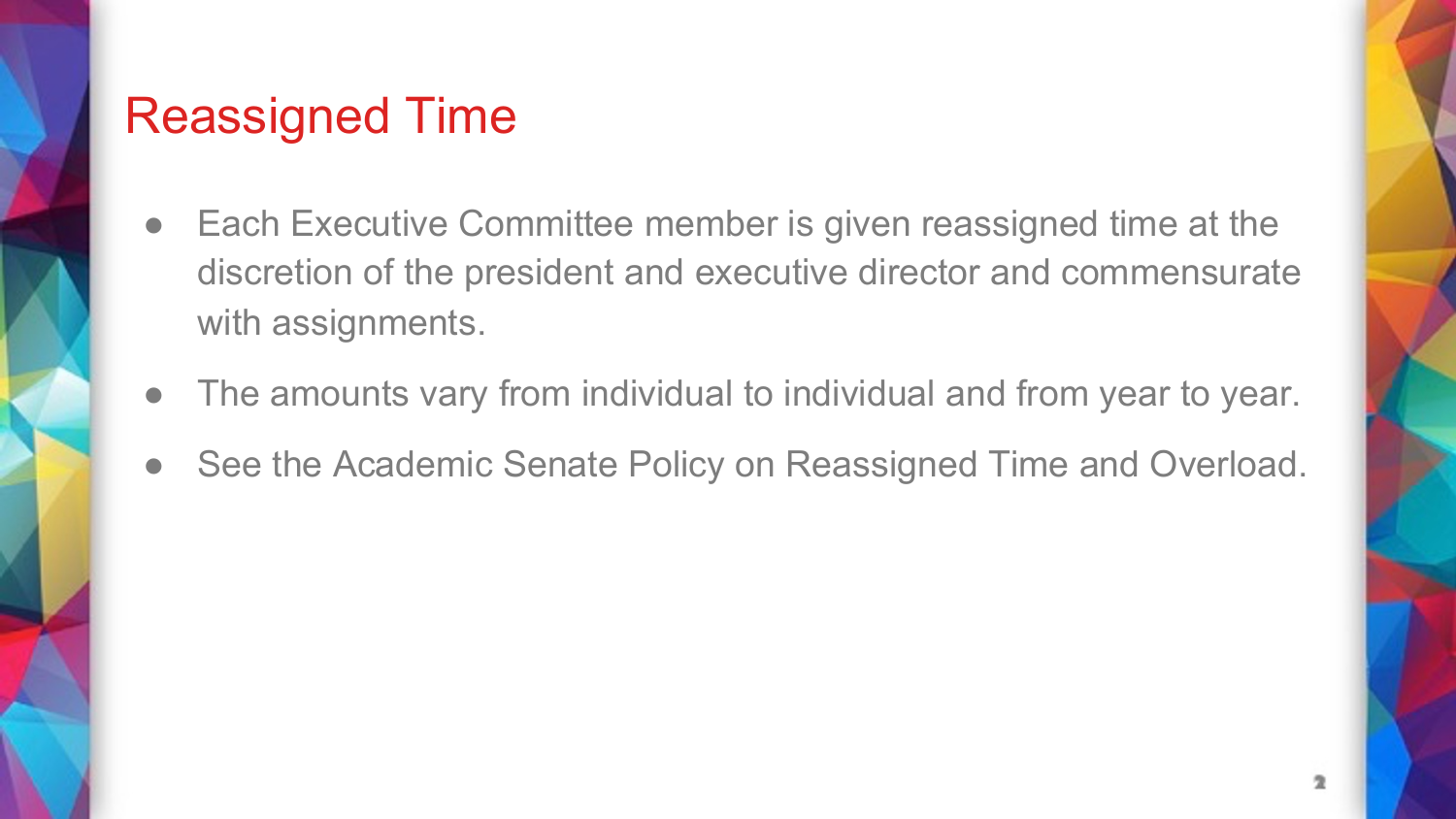# **Travel**

- Due to the amount and extent of travel, one must factor in the driving distance to one's closest home airport.
- Executive Committee members must comply with home college and district processes for travel and off-campus attendance at activities.
- Costs for travel will be reimbursed to the member according to the reimbursement policy.
- Receiving reimbursement from both the Senate and the home college for the same expenses is illegal.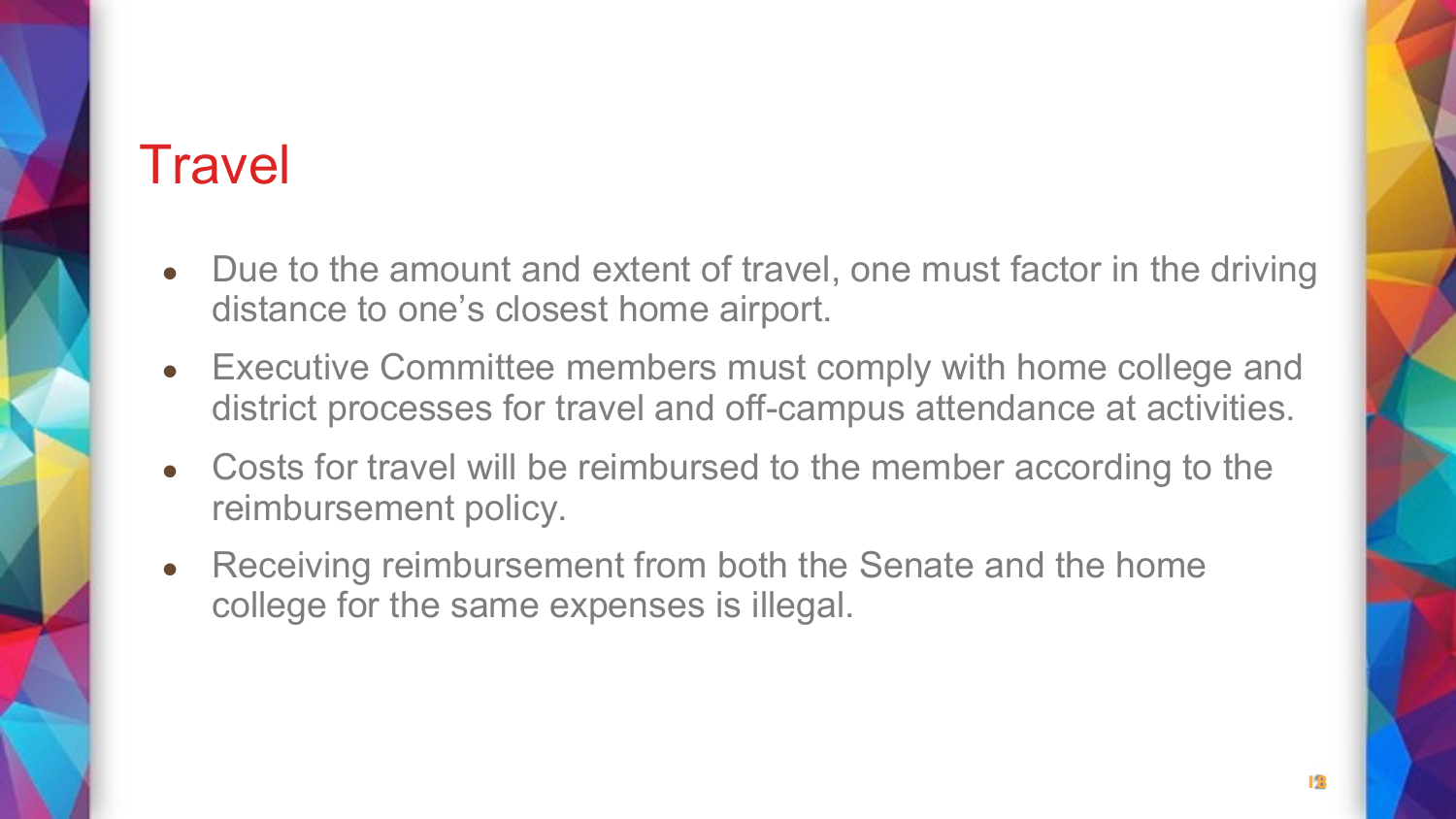### Ten Basic Responsibilities of Nonprofit Boards

- 1. Determine the organization's mission and purpose
- 2. Select the executive director
- 3. Support the executive director and review performance
- 4. Ensure effective organizational planning
- 5. Ensure adequate resources
- 6. Manage resources effectively
- 7. Determine and monitor the organization's programs and services
- 8. Enhance the organization's public image
- 9. Serve as a court of appeal
- 10.Assess its own performance

Info on each responsibility can be found here:

https://www.inphilanthropy.org/sites/default/files/resources/Ten%20Basic%20Responsibilities%20of%20Nonprof %20Boards-Natl%20Center%20NP%20Boards.pdf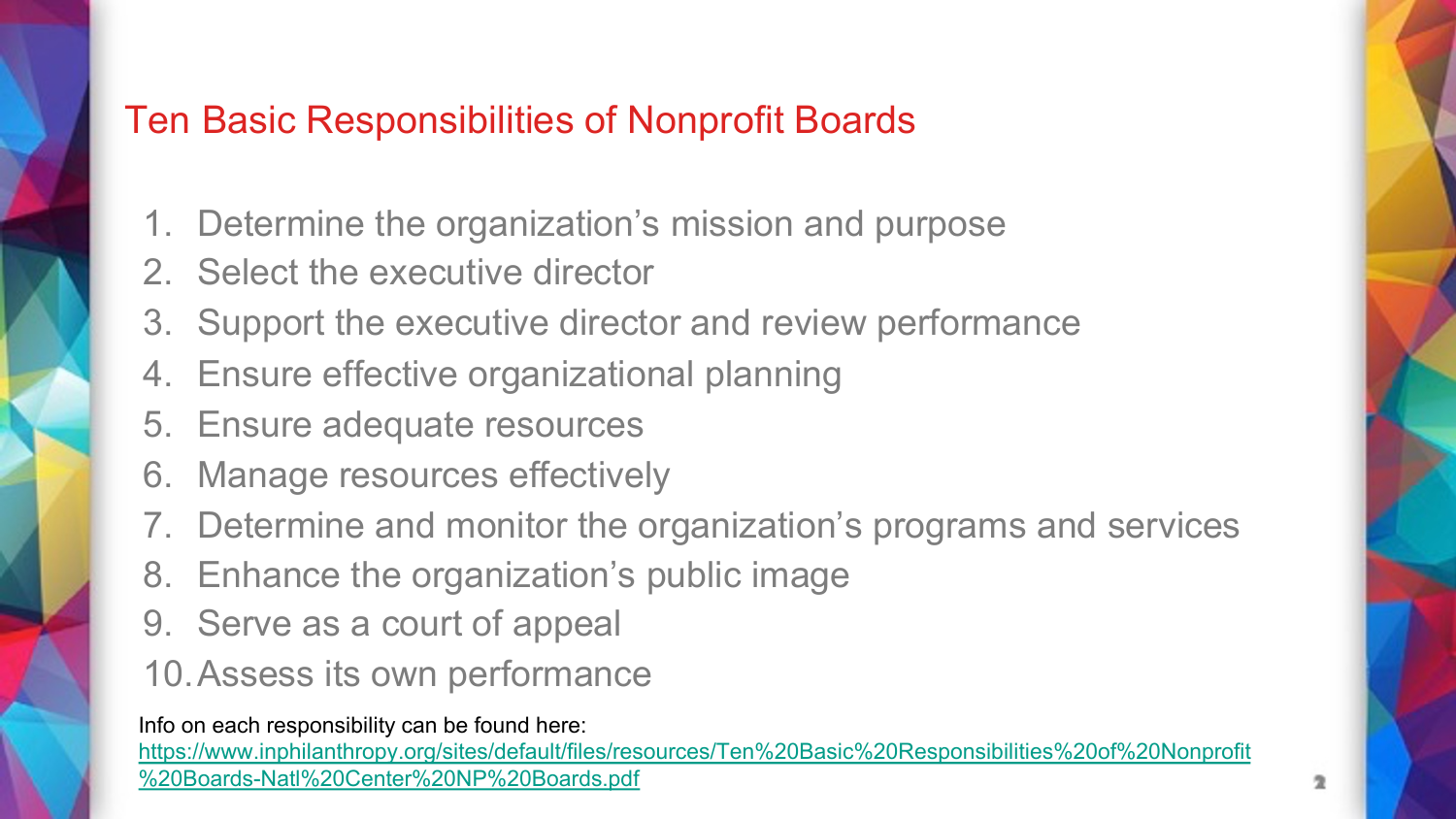# Nonprofit Legal Duties of Care, Loyalty, Inquiry

CARE: A director shall perform the duties of a director, including duties as a member of any con of the board upon which the director may serve, in good faith, in a manner such director **believes to be in the best interests of the organization**, and with such care, including reasonable inquiry, ordinarily prudent person in a like position would use under similar circumstances.

LOYALTY: Directors must act in a manner that they believe to be in the best interest of the organization. (Code §§5231, 7231, 9241) Where the organization does not have a membership served by the organization, the directors must strive to advance the organization's charitable purposes. The duty of loyalty includes a **duty to avoid conflicts of interest** between the directe individually and the corporation.

INQUIRY: The director's obligation to make reasonable inquiry is derived from Code §5231. This provides that directors cannot close their eyes to the activities of the organization and, if they are on notice by the presence of suspicious circumstances, **they may be required to make such reasonable inquiry** as an ordinarily prudent person would make under similar circumstances.